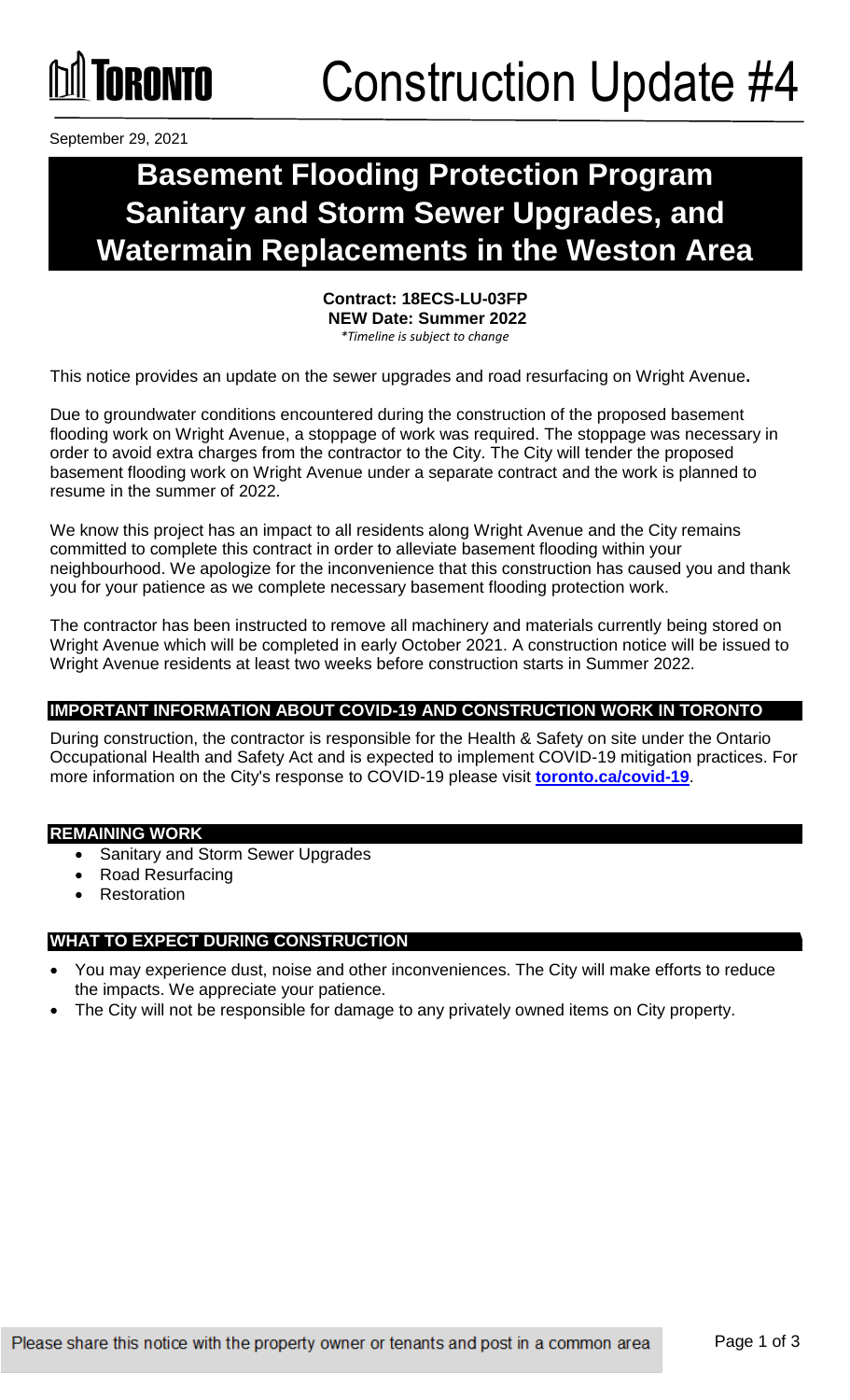# **DA TORONTO**

# Construction Update #4

| <b>Work Hours:</b> Work will take place from 7 a.m. to 7 p.m., Monday to Friday, with<br>work after hours and on weekends as required.                                                                                                                                                                                                                                                                                                                                                                                                                                                                                                                                                                                                                                                                                                                                                                                                                                                                                                                                  |
|-------------------------------------------------------------------------------------------------------------------------------------------------------------------------------------------------------------------------------------------------------------------------------------------------------------------------------------------------------------------------------------------------------------------------------------------------------------------------------------------------------------------------------------------------------------------------------------------------------------------------------------------------------------------------------------------------------------------------------------------------------------------------------------------------------------------------------------------------------------------------------------------------------------------------------------------------------------------------------------------------------------------------------------------------------------------------|
| Traffic Management: Road users should expect delays and increased traffic on<br>nearby main and side streets. Motorists are reminded that bicycles and cars will<br>be sharing the lane. When driving, please be mindful of vulnerable road users.<br>Efforts have been made to manage traffic in the area for the safety of workers,<br>road users and residents.                                                                                                                                                                                                                                                                                                                                                                                                                                                                                                                                                                                                                                                                                                      |
| <b>Physical Distancing:</b> There are times when contractors need to communicate<br>with homeowners about what is happening on-site. This could be about driveway<br>access, water shut offs, pre-construction inspections, and site restoration work<br>(landscaping, installing pavers etc.). Contractor's staff will be identifiable by their<br>high-visibility clothing and will maintain physical distancing.                                                                                                                                                                                                                                                                                                                                                                                                                                                                                                                                                                                                                                                     |
| Road and Sidewalk Access: In order to complete the work in a safe manner,<br>there will be road and sidewalk restrictions within the construction work zone.<br>Access for emergency vehicles will be maintained at all times.                                                                                                                                                                                                                                                                                                                                                                                                                                                                                                                                                                                                                                                                                                                                                                                                                                          |
| <b>Driveway Access:</b> The contractor will notify you of any temporary restrictions to<br>your driveway access. If your property has two entrances, one entrance will be<br>kept open at all times.                                                                                                                                                                                                                                                                                                                                                                                                                                                                                                                                                                                                                                                                                                                                                                                                                                                                    |
| <b>Pedestrians:</b> The work may require temporary sidewalk restrictions, however<br>any necessary sidewalk closures will alternate in each direction to ensure<br>pedestrian access is maintained during construction.                                                                                                                                                                                                                                                                                                                                                                                                                                                                                                                                                                                                                                                                                                                                                                                                                                                 |
| Parking: This project will affect on-street parking. Parking in the active work<br>zone is not permitted as space is needed for construction equipment and<br>materials. If your parked vehicle affects construction work, it will be relocated<br>with no charge to the owner. Please call 416-808-2222 for its location.                                                                                                                                                                                                                                                                                                                                                                                                                                                                                                                                                                                                                                                                                                                                              |
| <b>Parking Violation Notice:</b> If parking enforcement is called to a street, officers<br>must issue a yellow parking violation notice (ticket) to vehicles in violation of<br>parking by-laws. If you receive a yellow notice during this construction work, do<br>the following within 15 days of the notice date:<br>1) Contact the site inspector or person listed on the Construction Notice and give<br>them the yellow notice number.<br>2) Dispute the parking violation notice online or in person following the process<br>listed on the back of the parking violation notice.<br>You may use this construction notice as part of the explanation of why the<br>violation should be cancelled. Please note: violation notices cannot be<br>cancelled if vehicles are parked in illegal parking spots (i.e. in front of a fire<br>hydrant or in no parking zones).<br>In an effort to reduce ticketing due to construction, please exercise patience with<br>neighbours who are experiencing construction and may need to temporarily park<br>on your street. |
| Accessible Accommodation: The City's contractor must ensure safe and<br>accessible walkways and entryways are maintained for everyone during<br>construction. Any temporary access disruptions will be communicated as soon<br>as possible. If you experience a disruption, have a specific access need or<br>related accommodation request, inform the contact listed below.                                                                                                                                                                                                                                                                                                                                                                                                                                                                                                                                                                                                                                                                                           |